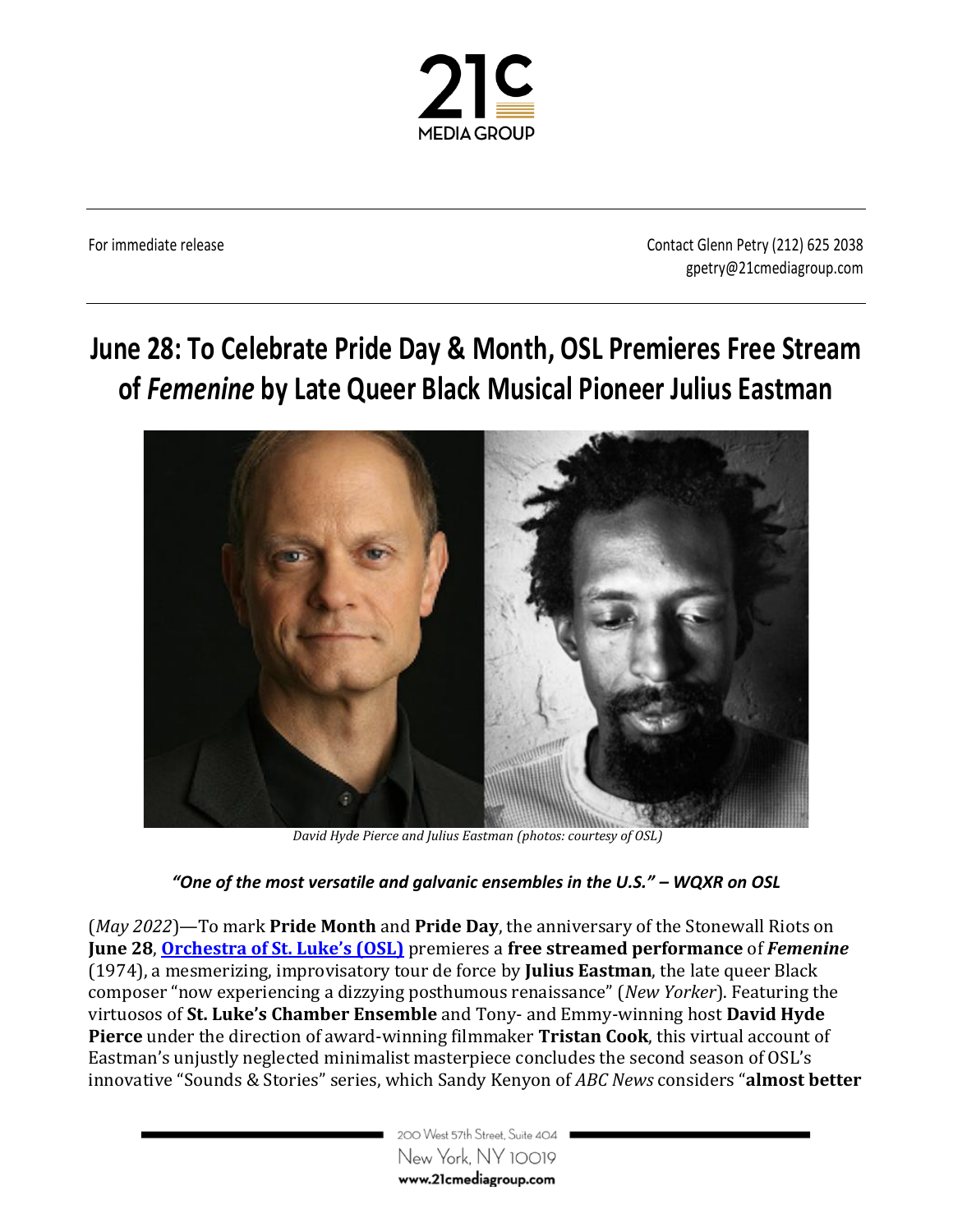**than having a front row seat at a live show**." After its premiere on June 28, the stream **will be available, free, for a year.**

One of the few African Americans to break into the overwhelmingly white, Eurocentric world of late-20th-century classical music, **Julius Eastman** (1940–90) was a true original. A graduate of Philadelphia's Curtis Institute of Music, where he studied under piano legend Horszowski, Eastman went on to win a Grammy nomination, teach at the University of Buffalo and collaborate with such leading lights of the avant-garde and experimental scenes as Boulez, Cage and Meredith Monk. Among the first to infuse minimalism with pop elements and jazz-informed improvisation, he was a visionary and pioneering composer whose works premiered at such prestigious venues as Brooklyn Academy of Music. Yet many doors remained closed to him.

A self-described "gay guerrilla" who strove to be "**Black to the fullest, a musician to the fullest, [and] a homosexual to the fullest**," when it came to sexuality and gender, Eastman was far ahead of his time. Already performing in a dress and taking a creative approach to pronouns back in the 1970s, he was, "**long before words like 'genderqueer' and 'nonbinary' entered common usage, … modeling his own kind of gender fluidity**" (NPR). Such courageous nonconformity exacerbated the prejudice he encountered, and the frustrations and downward spiral that ensued. Eastman died young and in complete obscurity after battling addiction, homelessness and AIDS. Many of his scores had been impounded during an eviction, and many more have since been lost. Only in recent years, with help from the friends and colleagues who survived him, has the painstaking work of rediscovering and reconstructing his catalogue begun.

This revival is long past due. As *Vogue* puts it:

"As the renaissance of Eastman scholarship grows year after year, the overdue celebration confirms not only the value of his contributions as a queer, Black composer, but the power of the music itself to redress decades of public disregard with the sounds of sheer joy, anger, and sensuality."

A centerpiece of his output is the ensemble piece *Femenine* (1974), which represents one half of a diptych whose counterpart, *Masculine*, has never been found. Combining pulsing minimalism with improvisation, and leaving many decisions – even the exact instrumentation – to the performers themselves, *Femenine* is "**a mesmerizing 67-minute groove that unfolds one beautiful moment after another**" (NPR). "**Meditative, kaleidoscopic [and] eventually ecstatic**" (*New York Times*), the piece marks "**a major landmark in both Eastman's posthumous narrative and the story of the American avant-garde**" (*Pitchfork*). In short, the long-neglected work is fast becoming a "**modern classic**" (*New Yorker*).

For its upcoming performance, OSL is using the arrangement of *Femenine* by **Christopher McIntyre**, who has "played a signal role in the much-heralded recent rediscovery … of works by Julius Eastman" (*New Yorker*). Scored for violin, viola, bass, percussion, piano, synthesizer, alto saxophone and bassoon, this will feature McIntyre himself on synthesizer alongside the superlative musicians of **St. Luke's Chamber Ensemble**, OSL's artistic core. As a special gift to the online community to celebrate this year's **Pride Month** and **Pride Day**, their account of the

> 200 West 57th Street, Suite 404 New York, NY 10019 www.21cmediagroup.com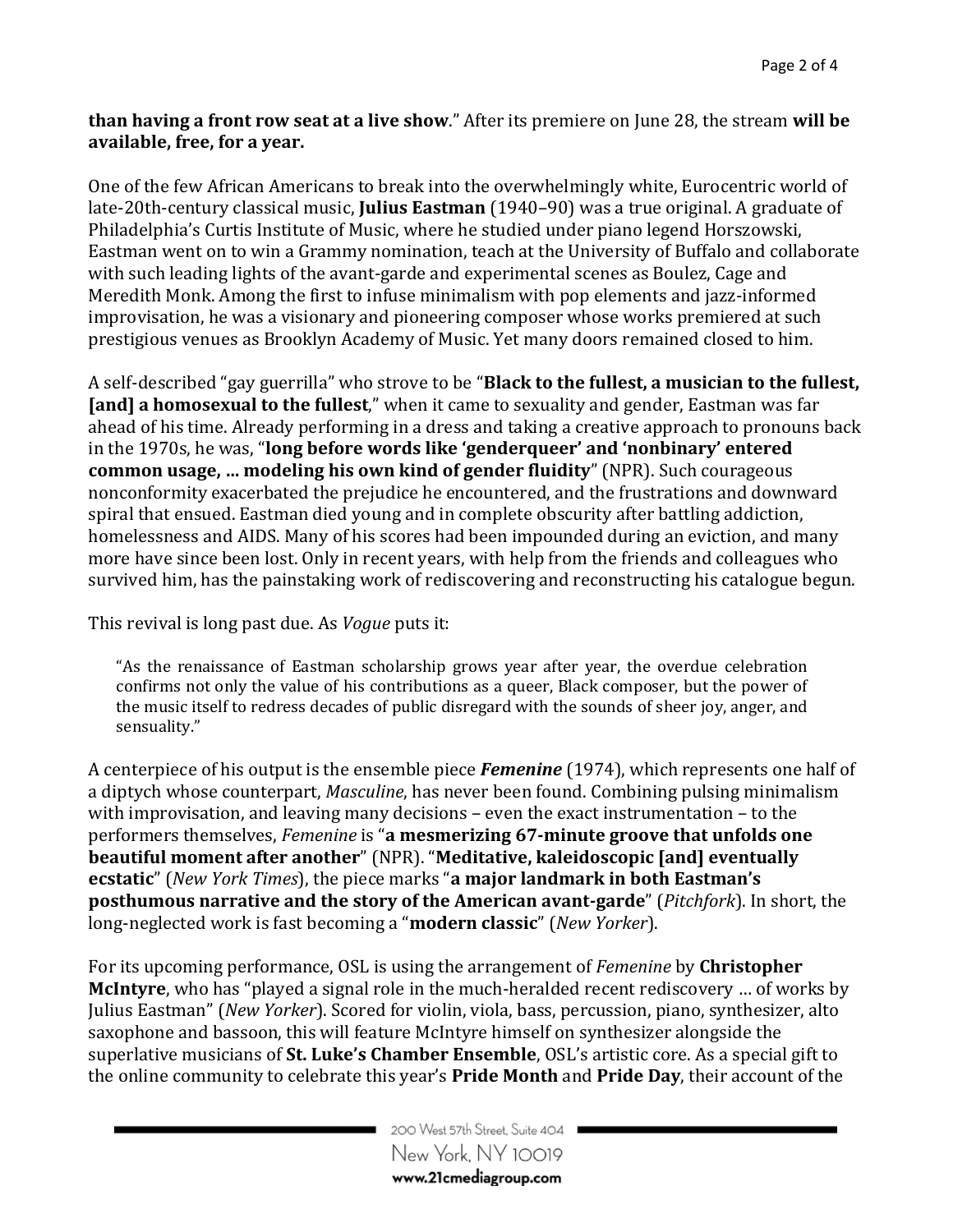work will stream at *[OSLmusic.org](https://oslmusic.org/)*, **free of charge**, from OSL's **DiMenna Center for Classical Music**, New York's leading venue for streaming digital performance. After premiering at **6:30pm** on **June 28**, the **53rd anniversary** of the **Stonewall Riots**, the video will subsequently be available for **on-demand streaming for a year**. Like all concerts in the "Sounds & Stories" series, it will be hosted by OSL board member, Tony-winner and four-time Emmy-winner **David Hyde Pierce** and artistically filmed with multiple cameras, to capture the musicians from a variety of intimate perspectives, by director **Tristan Cook**, whose distinguished filmography includes a recent episode of *Live From Lincoln Center* and the award-nominated music documentary *[Strangers on the Earth](https://www.imdb.com/title/tt5741038?ref_=nmawd_awd_1)*. Sound is by OSL's longtime audio partner, **Audiosmith Digital Solutions**, with lighting design by **Abby Hocke-Brady**.

Conceived during the pandemic expressly for the online experience, "Sounds & Stories" is one of the ways OSL has "**responded robustly and creatively to the constraints of streamed performance**" (*New York Times*). Leading the New York City field in terms of innovation, frequency and production values, through its imaginative suite of streaming series, OSL has successfully taken the opportunity to "**grow its audience online – and make it more diverse in the process**" (*ABC News*).

Marking the final installment of "Sounds and Stories," *Femenine* demonstrates OSL's continued commitment to creators from traditionally underrepresented communities. Through its acclaimed "**Music in Color**" initiative, the orchestra has showcased the work of **Valerie Coleman**, *Performance Today*'s 2020 Classical Woman of the Year, by commissioning and premiering *Fanfare for Uncommon Times* at Caramoor; reprising the new orchestral work for "Sounds and Stories"; giving a streamed account of *Portraits of Josephine*, her musical memoir of Josephine Baker; and producing *The Musical Storytelling of Valerie Coleman*, a virtual Free School Concert that reached more than 11,000 grade-school students nationwide. Launched in 2017 with major support from **National Endowment for the Arts**, "Music in Color" has also celebrated the life and works of **Joseph Bologne, Chevalier de Saint-George** (1745–99), **Florence Price** (1887–1953) and living composers **Eleanor Alberga** and **Gabriela Lena Frank**.

The streamed performance of *Femenine* also crowns OSL's truly stellar 2021-22 season, highlighted by no fewer than seven appearances at Carnegie Hall, where their account of Bach's *St. Matthew Passion* was hailed as "**a luminous rarity: a baroque behemoth performed by a big ensemble with delicacy, lightness, and paschal fervor**," and led by Principal Conductor Bernard Labadie "**with a mastery worthy of DeMille**" (*New York*).

## **About Orchestra of St. Luke's**

**Orchestra of St. Luke's (OSL)** grew from a group of virtuoso musicians performing chamber music concerts at Greenwich Village's Church of St. Luke in the Fields in 1974. Regular seasons see OSL perform in diverse musical genres at New York's major concert venues, drawing on an expanded roster for large-scale works, and collaborating with artists ranging from Joshua Bell and Renée Fleming to Bono and Metallica. The orchestra has commissioned more than 50 new works and has given more than 175 world, U.S., and New York City premieres, as well as participating in 118 recordings, four of which have been recognized with Grammy Awards.

> 200 West 57th Street, Suite 404 New York, NY 10019 www.21cmediagroup.com